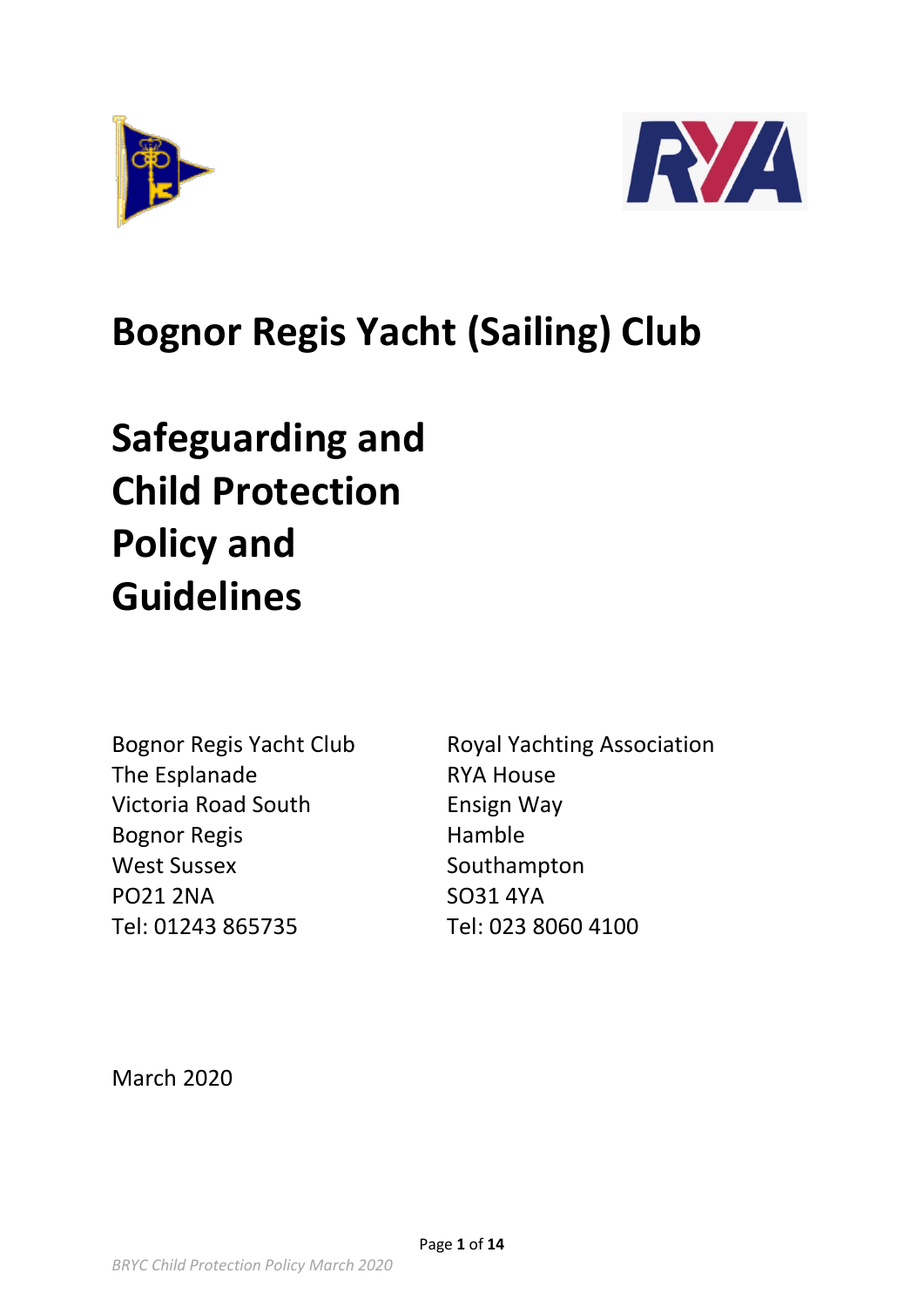## Contents **Page**

| 1. Bognor Regis Yacht Club Child Protection Policy and Procedures | 3  |
|-------------------------------------------------------------------|----|
| 2. What is Child Abuse                                            | 4  |
| 3. Handling concerns, reports or allegations                      | 7  |
| 4. Recording and Handling Information                             | 8  |
| 5. Reporting Procedures (flowchart 1)                             | 9  |
| 6. Reporting Procedures (flowchart 2)                             | 10 |
| 7. Safeguarding and Child Protection Referral Form                | 11 |
| 8. Handout for instructors, coaches and volunteers                | 12 |
| 9. Self Declaration Form                                          | 13 |

Any comments, amendments or additions to this policy are welcome. Please contact Paul Adams [padamsh16@hotmail.co.uk](mailto:padamsh16@hotmail.co.uk)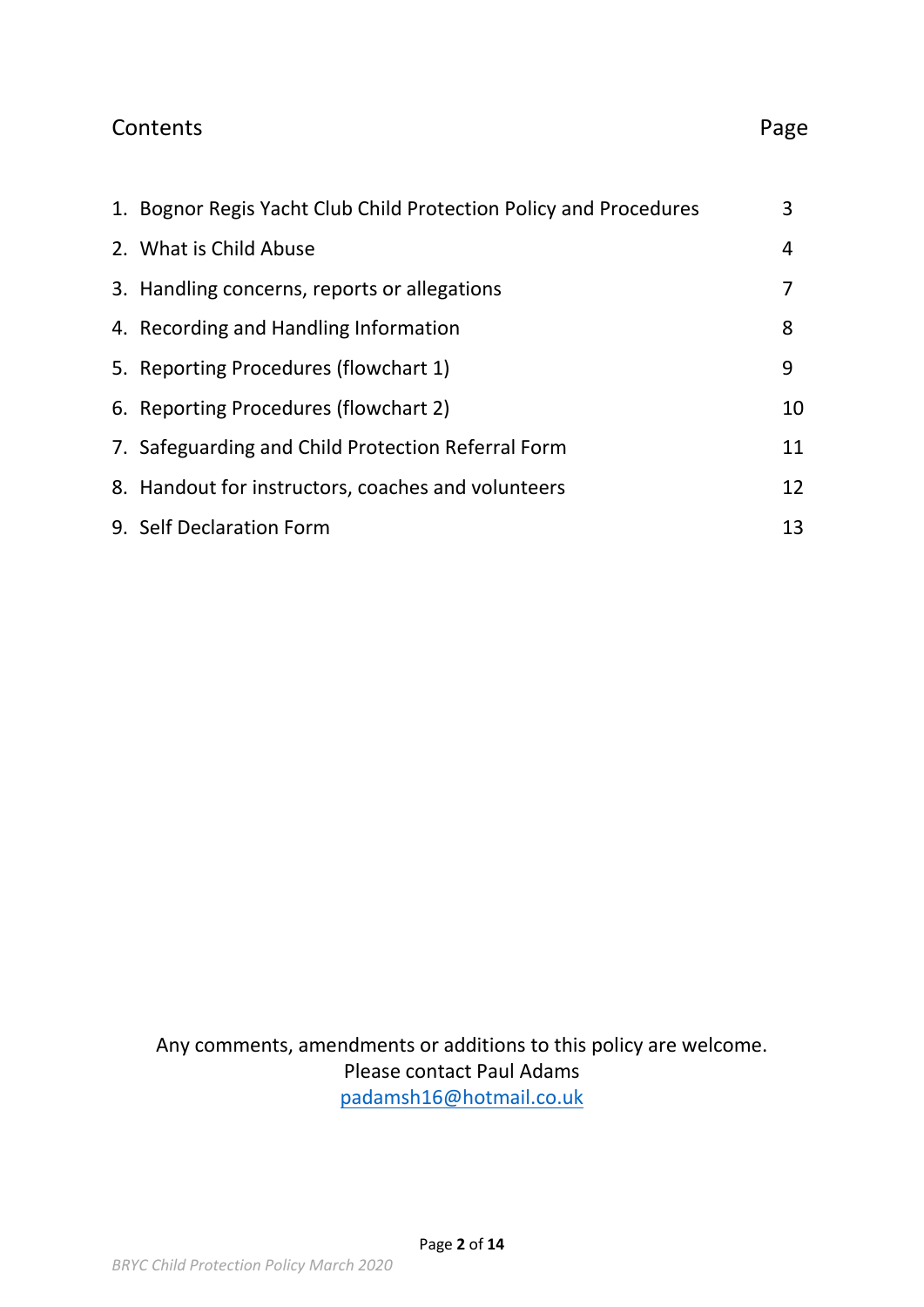## **BOGNOR REGIS YACHT CLUB**

#### **CHILD PROTECTION POLICY AND PROCEDURES**

#### **POLICY STATEMENT**

**Bognor Regis Yacht Club** is committed to safeguarding children taking part in its activities from physical, sexual or emotional harm, neglect or bullying. We recognise that the safety, welfare and needs of the child are paramount and that any child, irrespective of age, disability, race, religion or belief, sex, sexual or gender identity or social status, has a right to protection from discrimination and abuse. **Bognor Regis Yacht Club** takes all reasonable steps to ensure that, through safe recruitment, appropriate operating procedures and training, it offers a safe and fun environment to children taking part in its events and activities.

For the purposes of this policy anyone under the age of 18 should be considered as a child. All members of the Club should be aware of the policy.

#### **Club Welfare Officer**

The Club Welfare Officer is: **Paul Adams**

#### **Email: [padamsh16@hotmail.co.uk](mailto:padamsh16@hotmail.co.uk) Tel: 07717 774468**

#### **Staff and Volunteers**

All Club staff and volunteers whose role brings them into regular contact with young people will be asked to provide references. The Club Welfare Officer and those regularly instructing, coaching or supervising young people will also be asked to apply for an Enhanced Criminal Records Disclosure, with Barred List check if appropriate.

#### **Good Practice**

All members of the Club should follow the good practice guidelines attached *(see BRYC Doc 1*) and agree to abide by the Club Code of Conduct and the RYA Racing Charter contained in the Racing Rules of Sailing. Those working or volunteering with young people should be aware of the guidance on recognising abuse *(see BRYC Doc 2)*

Adults are requested not to enter the showers and changing rooms at times when children are changing before or after junior/youth training or racing. If this is unavoidable it is advised that they are accompanied by another adult.

The Club will seek written consent from parents/carers before taking photos or video of a child at an event or training session or publishing such images. Parents and spectators should be prepared to identify themselves if requested and state their purpose for photography/filming. If the Club publishes images of children, no identifying information other than names will be included. Any concerns about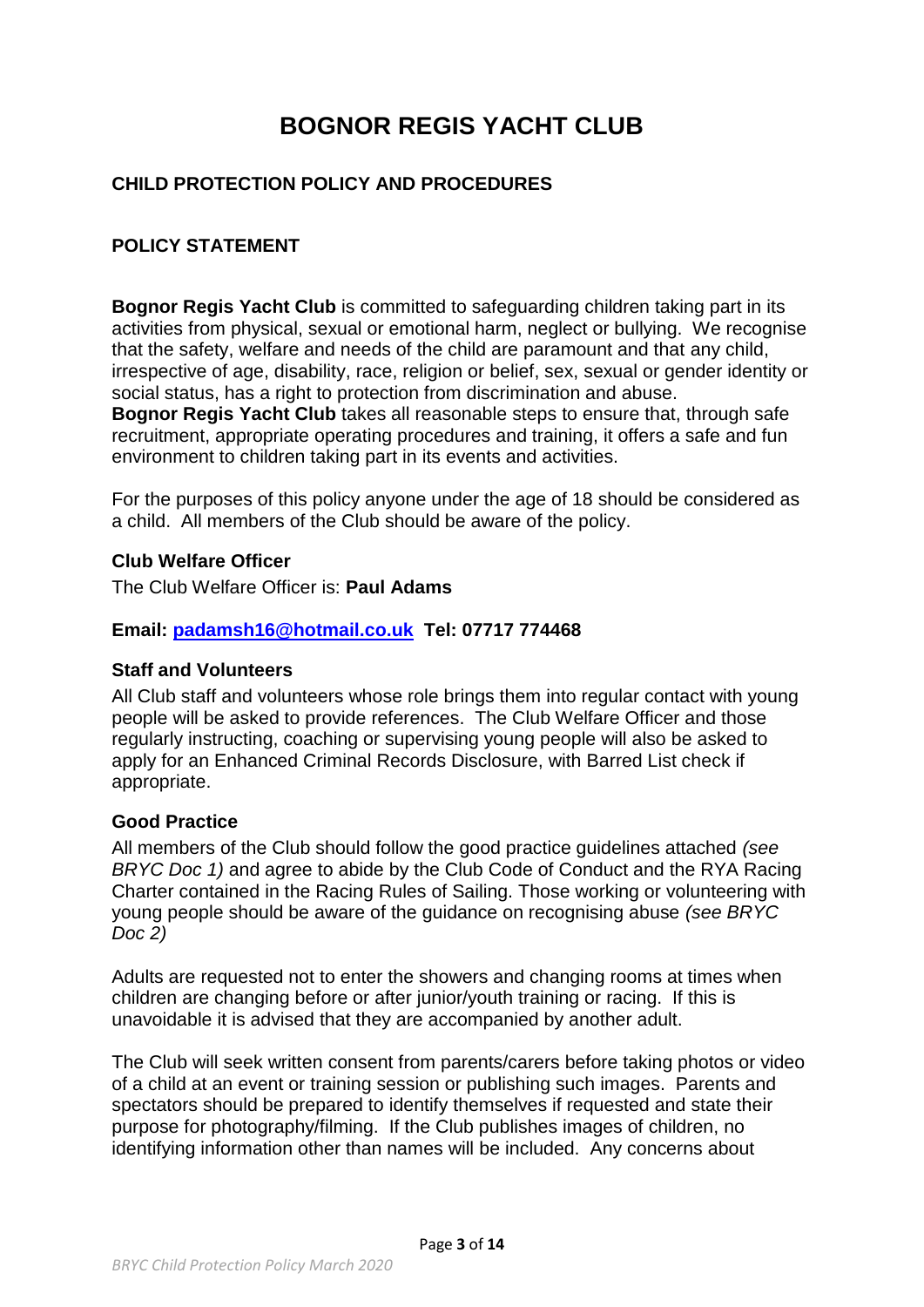inappropriate or intrusive photography or the inappropriate use of images should be reported to the Club Welfare Officer.

Any person under the age of 18 and placed in a supervisory role ie training younger children at cadet sessions, must be supervised at all times by a responsible adult.

#### **Concerns**

Anyone who is concerned about a young member's or participant's welfare, either outside the sport or within the Club, should inform the Club Welfare Officer immediately, in strict confidence. The Club Welfare Officer will follow the attached procedures *(see BRYC Doc. 3 and 4).*

Any member of the Club failing to comply with the Safeguarding policy or any relevant Codes of Conduct may be subject to disciplinary action under Club Rule 11.

### **What is child abuse?**

Revised Jan 2019

(Based on the statutory guidance 'Working Together to Safeguard Children' 2018)

Abuse and neglect are forms of maltreatment of a child. Somebody may abuse or neglect a child by inflicting harm, or by failing to act to prevent harm. Children may be abused in a family or in an institutional or community setting by those known to them or, more rarely, by others (including via the internet). They may be abused by an adult or adults, or another child or children.

**Physical abuse** may involve adults or other children inflicting physical harm:

- hitting, shaking, throwing, poisoning, burning or scalding, drowning or suffocating
- giving children alcohol or inappropriate drugs
- a parent or carer fabricating the symptoms of, or deliberately inducing, illness in a child
- in sport situations, physical abuse might also occur when the nature and intensity of training exceeds the capacity of the child's immature and growing body.

**Emotional abuse** is the persistent emotional maltreatment of a child such as to cause severe and persistent adverse effects on the child's emotional development. It may involve:

- conveying to a child that they are worthless, unloved or inadequate
- not giving the child opportunities to express their views, deliberately silencing them or 'making fun' of what they say or how they communicate
- imposing expectations which are beyond the child's age or developmental capability
- overprotection and limitation of exploration and learning, or preventing the child from participating in normal social interaction
- allowing a child to see or hear the ill-treatment of another person
- serious bullying (including cyber bullying), causing children frequently to feel frightened or in danger
- the exploitation or corruption of children
- emotional abuse in sport might also include situations where parents or coaches subject children to constant criticism, bullying or pressure to perform at a level that the child cannot realistically be expected to achieve.

Some level of emotional abuse is involved in all types of maltreatment of a child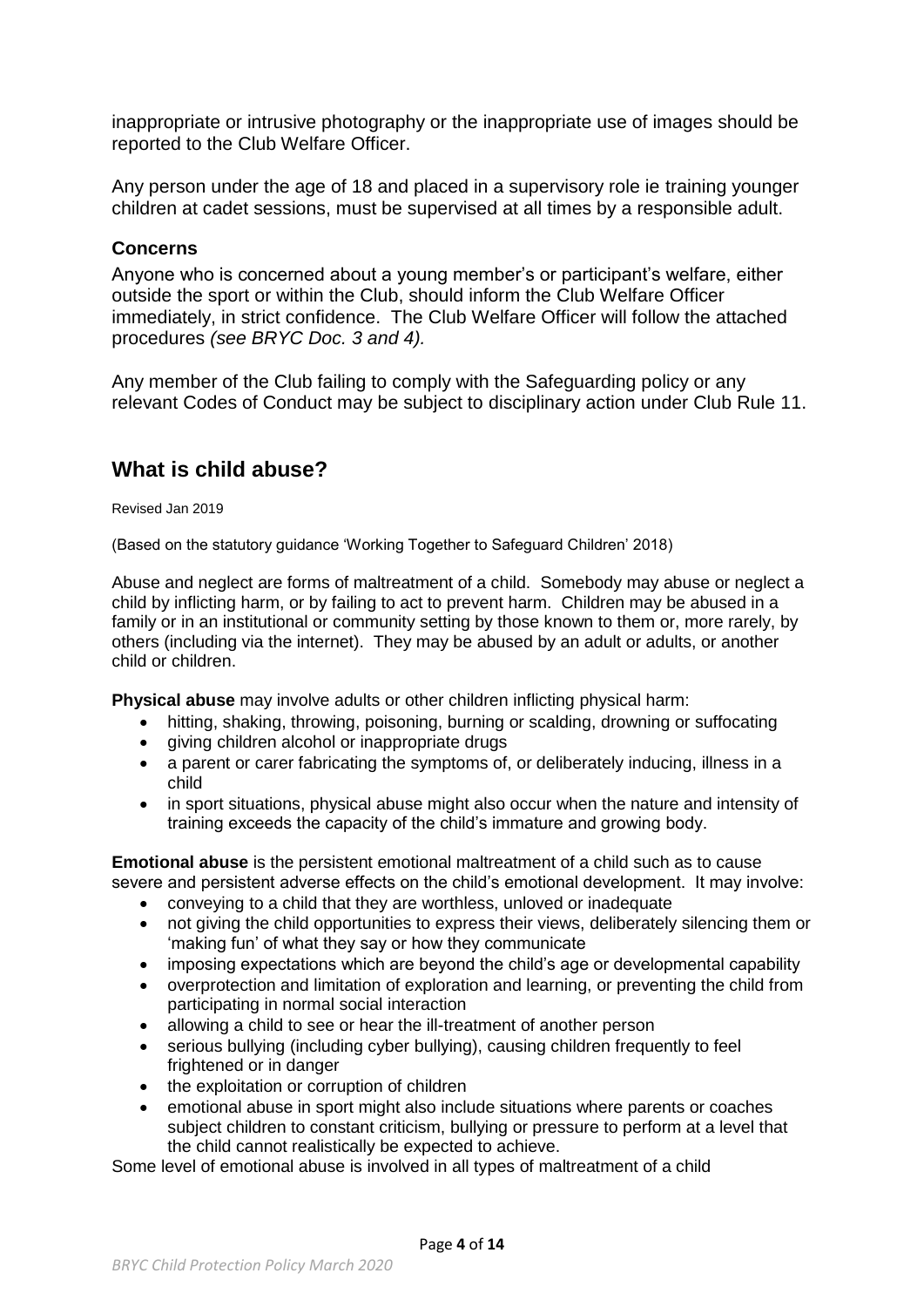**Sexual abuse.** Sexual abuse involves an individual (male or female, or another child) forcing or enticing a child or young person to take part in sexual activities, whether or not the child is aware of what is happening, to gratify their own sexual needs. The activities may involve:

- physical contact (eg. kissing, touching, masturbation, rape or oral sex)
- involving children in looking at, or in the production of, sexual images
- encouraging children to behave in sexually inappropriate ways or watch sexual activities
- grooming a child in preparation for abuse (including via the internet)
- sport situations which involve physical contact (eg. supporting or guiding children) could potentially create situations where sexual abuse may go unnoticed. Abusive situations may also occur if adults misuse their power and position of trust over young people.

**Neglect** is the persistent failure to meet a child's basic physical and/or psychological needs, likely to result in the serious impairment of the child's health or development. Neglect may involve a parent or carer failing to:

- provide adequate food, clothing and shelter
- protect a child from physical and emotional harm or danger
- ensure adequate supervision
- ensure access to appropriate medical care or treatment
- respond to a child's basic emotional needs
- neglect in a sport situation might occur if an instructor or coach fails to ensure that children are safe, or exposes them to undue cold or risk of injury.

**Child sexual exploitation** is a form of child sexual abuse. It occurs where an individual or group takes advantage of an imbalance of power to coerce, manipulate or deceive a child or young person under the age of 18 into sexual activity in exchange for something the victim needs and wants (eg. attention, money or material possessions, alcohol or drugs), and/or for the financial advantage or increased status of the perpetrator or facilitator. The victim may have been sexually exploited even if the sexual activity appears consensual. Child sexual exploitation can also occur online without involving physical contact.

**Extremism** goes beyond terrorism and includes people who target the vulnerable - including the young - by seeking to: sow division between communities on the basis of race, faith or denomination; justify discrimination eg. towards women and girls; persuade others that minorities are inferior; or argue against the primacy of democracy and the rule of law in our society.

**Bullying** (not included in 'Working Together' but probably more common in a sport situation than some of the other forms of abuse described above)

Bullying (including online bullying, for example via text or social media) may be seen as deliberately hurtful behaviour, usually repeated or sustained over a period of time, where it is difficult for those being bullied to defend themselves. The bully is often another young person. Although anyone can be the target of bullying, victims are typically shy, sensitive and perhaps anxious or insecure. Sometimes they are singled out for physical reasons – being overweight or physically small, being gay or lesbian, having a disability or belonging to a different race, faith or culture.

Bullying can include:

- physical pushing, kicking, hitting, pinching etc
- name calling, sarcasm, spreading rumours, persistent teasing and emotional torment through ridicule, humiliation or the continual ignoring of individuals
- posting of derogatory or abusive comments, videos or images on social network sites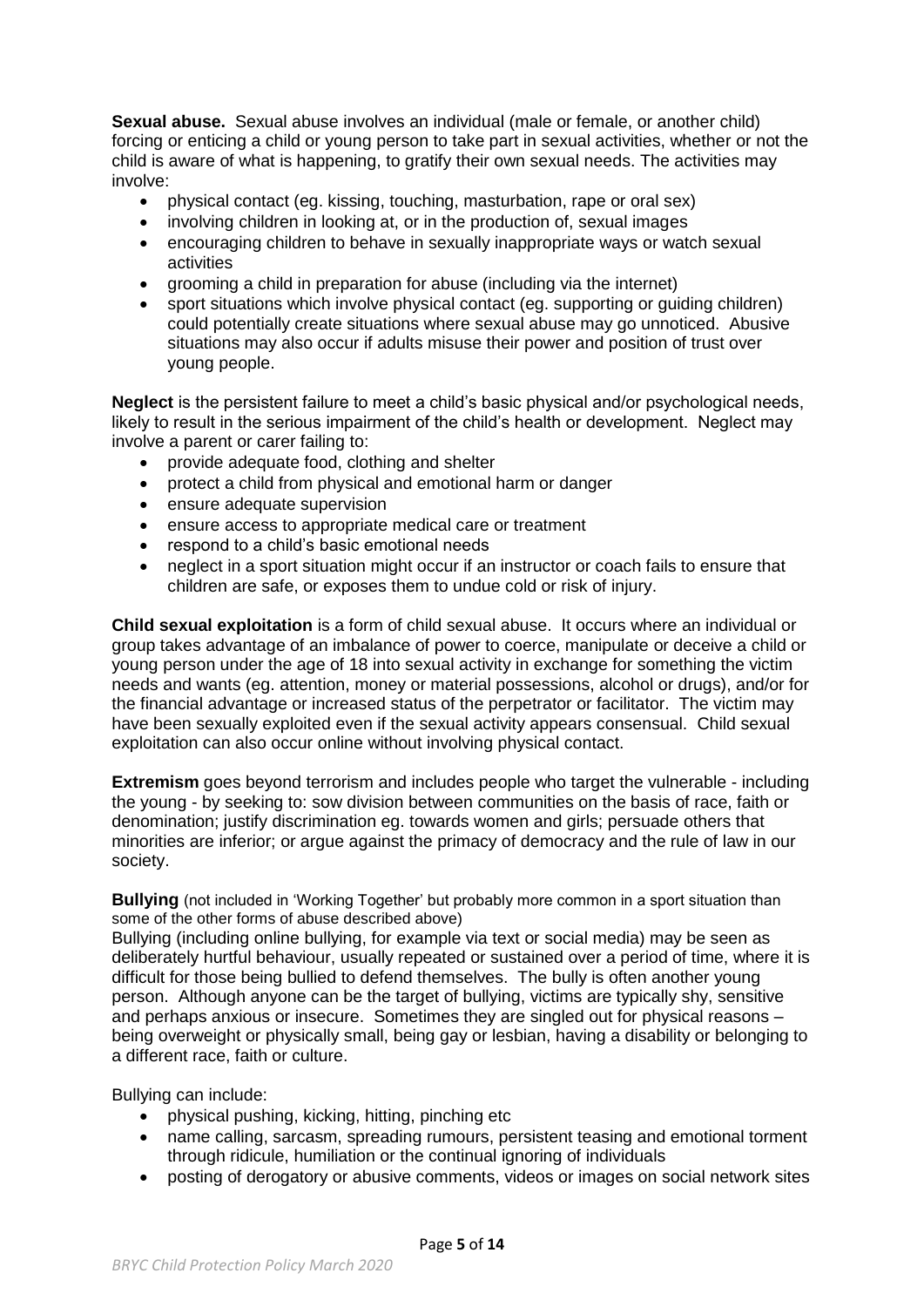- racial taunts, graffiti, gestures, sectarianism
- sexual comments, suggestions or behaviour
- unwanted physical contact.

The acronym STOP – Several Times On Purpose - can help you to identify bullying behaviour.

#### **Recognising Abuse (document 2)**

It is not always easy, even for the most experienced carers, to spot when a child has been abused. However, some of the more typical symptoms which should trigger your suspicions would include:

- unexplained or suspicious injuries such as bruising, cuts or burns, particularly if situated on a part of the body not normally prone to such injuries
- sexually explicit language or actions
- a sudden change in behaviour (eg. becoming very quiet, withdrawn or displaying sudden outbursts of temper)
- the child describes what appears to be an abusive act involving him/her
- a change observed over a long period of time (eg. the child losing weight or becoming increasingly dirty or unkempt)
- a general distrust and avoidance of adults, especially those with whom a close relationship would be expected
- an unexpected reaction to normal physical contact
- difficulty in making friends or abnormal restrictions on socialising with others.

It is important to note that a child could be displaying some or all of these signs, or behaving in a way which is worrying, without this necessarily meaning that the child is being abused. Similarly, there may not be any signs, but you may just feel that something is wrong. If you have noticed a change in the child's behaviour, first talk to the parents or carers. It may be that something has happened, such as a bereavement, which has caused the child to be unhappy.

#### **If you are concerned**

If there are concerns about sexual abuse or violence in the home, talking to the parents or carers might put the child at greater risk. If you cannot talk to the parents/carers, consult your organisation's designated Welfare/Safeguarding Officer or the person in charge. It is this person's responsibility to make the decision to contact Children's Social Care Services or the Police. It is NOT their responsibility to decide if abuse is taking place, BUT it is their responsibility to act on your concerns.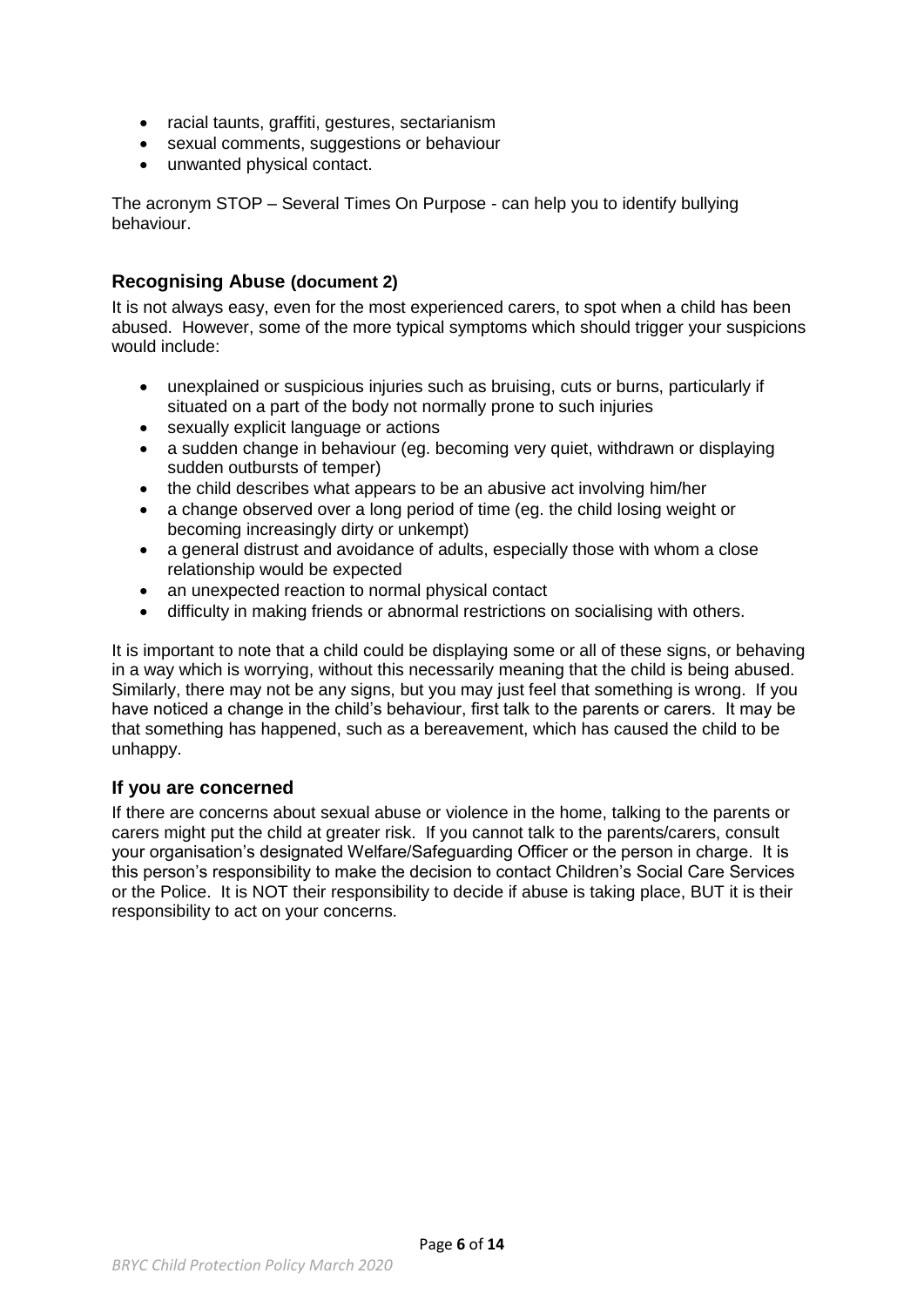### **Handling concerns, reports or allegations**

Revised Feb 2020

#### **This section is primarily for the BRYC designated Welfare Officer, but everyone should be aware of the procedures to follow if there are concerns (see flowcharts below).**

A complaint, concern or allegation may come from a number of sources: the child, their parents or carers, someone else within your organisation, a member of the public, or the statutory authorities (Police or Children's Social Care). It may involve the behaviour of one of your volunteers or employees, or something that has happened to the child outside the sport, perhaps at home or at school. Children may confide in adults they trust, in a place where they feel at ease.

An allegation may range from mild verbal bullying to physical or sexual abuse. If you are concerned that a child may be being abused, it is NOT your responsibility to investigate further BUT it is your responsibility to act on your concerns and report them to the appropriate statutory authorities.

#### **Handling an allegation from a child**

#### **Always:**

- $\bullet$  stay calm ensure that the child is safe and feels safe
- show and tell the child that you are taking what he/she says seriously
- reassure the child and stress that he/she is not to blame
- be careful about physical contact, it may not be what the child wants
- be honest, explain that you will have to tell someone else to help stop the alleged abuse
- make a record of what the child has said as soon as possible after the event, using the child's own words
- follow your organisation's child protection procedures.

#### **Never:**

- rush into actions that may be inappropriate
- make promises you cannot keep (eg. you won't tell anyone)
- ask leading questions (see 'Recording and handling information' below)
- take sole responsibility consult someone else (ideally the designated Child Protection/Welfare Officer or the person in charge or someone you can trust) so that you can begin to protect the child and gain support for yourself.

You may be upset about what the child has said or you may worry about the consequences of your actions. Sometimes people worry about children being removed from their families as a result of abuse, but in reality this rarely happens. However, one thing is certain – you cannot ignore it.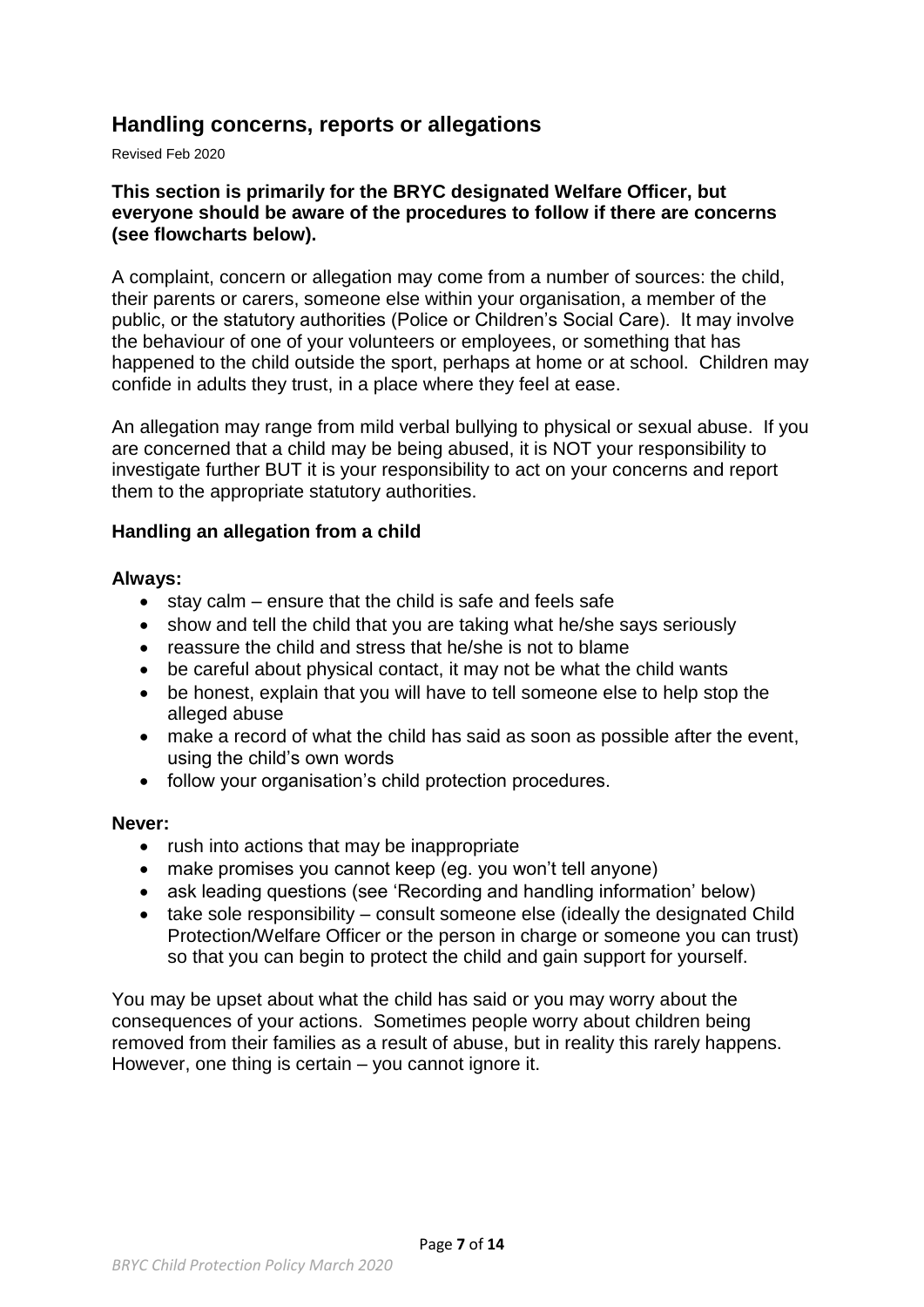#### **Recording and handling information**

Revised Feb 2020

If you suspect that a child may have been the subject of any form of physical, emotional or sexual abuse or neglect, the allegation must be referred as soon as possible to Children's Social Care or the Police who have trained experts to handle such cases. Do not start asking leading questions which may jeopardise any formal investigation.

A leading question is where you suggest an answer or provide options that only need a 'yes' or 'no' answer, instead of allowing the child to explain things in their own words. An example would be asking 'did X hit you?' instead of 'how did you get that bruise?'. Use open questions such as 'what happened next?'. Only ask questions to confirm that you need to refer the matter to someone else. Listen to and keep a record of anything the child tells you or that you have observed and pass the information on to the statutory authorities (see Sample Document on Page 11 for Referral Form).

**All information must be treated as confidential and only shared with those who need to know**. If the allegation or suspicion concerns someone within your club or centre, only the child's parents/carers, the organisation's Welfare Officer, the person in charge of the organisation (unless any of them are the subject of the allegation), the relevant authorities and the RYA Safeguarding and Equality Manager should be informed. If the alleged abuse took place outside the sport, the Police or Children's Social Care will decide who else needs to be informed, including the child's parents/carers. It should not be discussed by anyone within the organisation other than the person who received or initiated the allegation and, if different, the person in charge.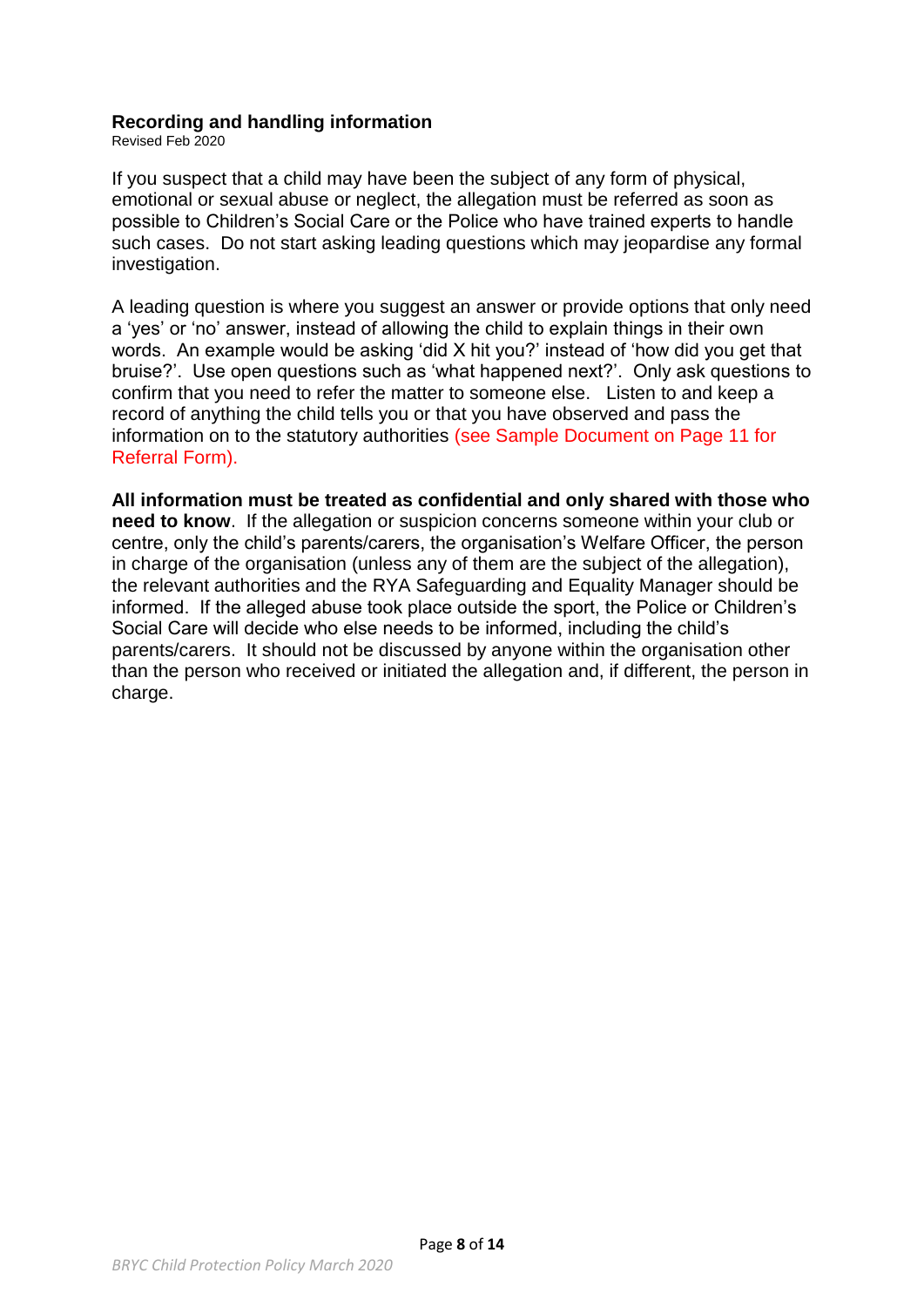#### **Reporting Procedures**

Revised Jan 2015

If you are uncertain what to do at any stage, contact the RYA's Safeguarding and Equality Manager on 023 8060 4104 or the NSPCC free 24-hour helpline 0808 800 5000.

Details of Children's Social Care departments and emergency duty teams are listed on local authority websites and in local phone books. If you are unable to find the appropriate contact number, call the RYA's Safeguarding and Equality Manager or, if a child is at immediate risk, the Police.



#### **Flowchart 1 (document 3)**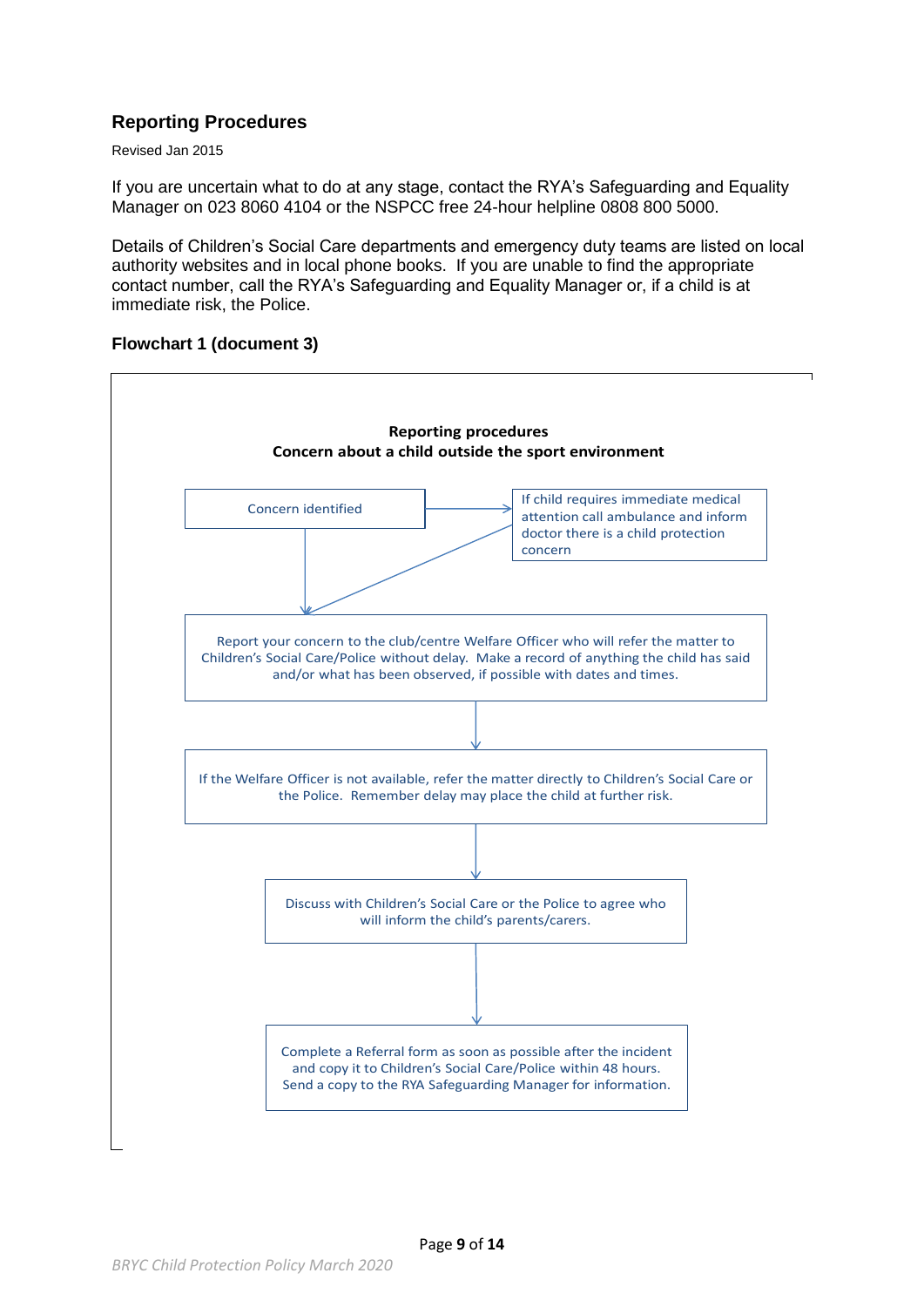#### **Flowchart 2 (document 4)**

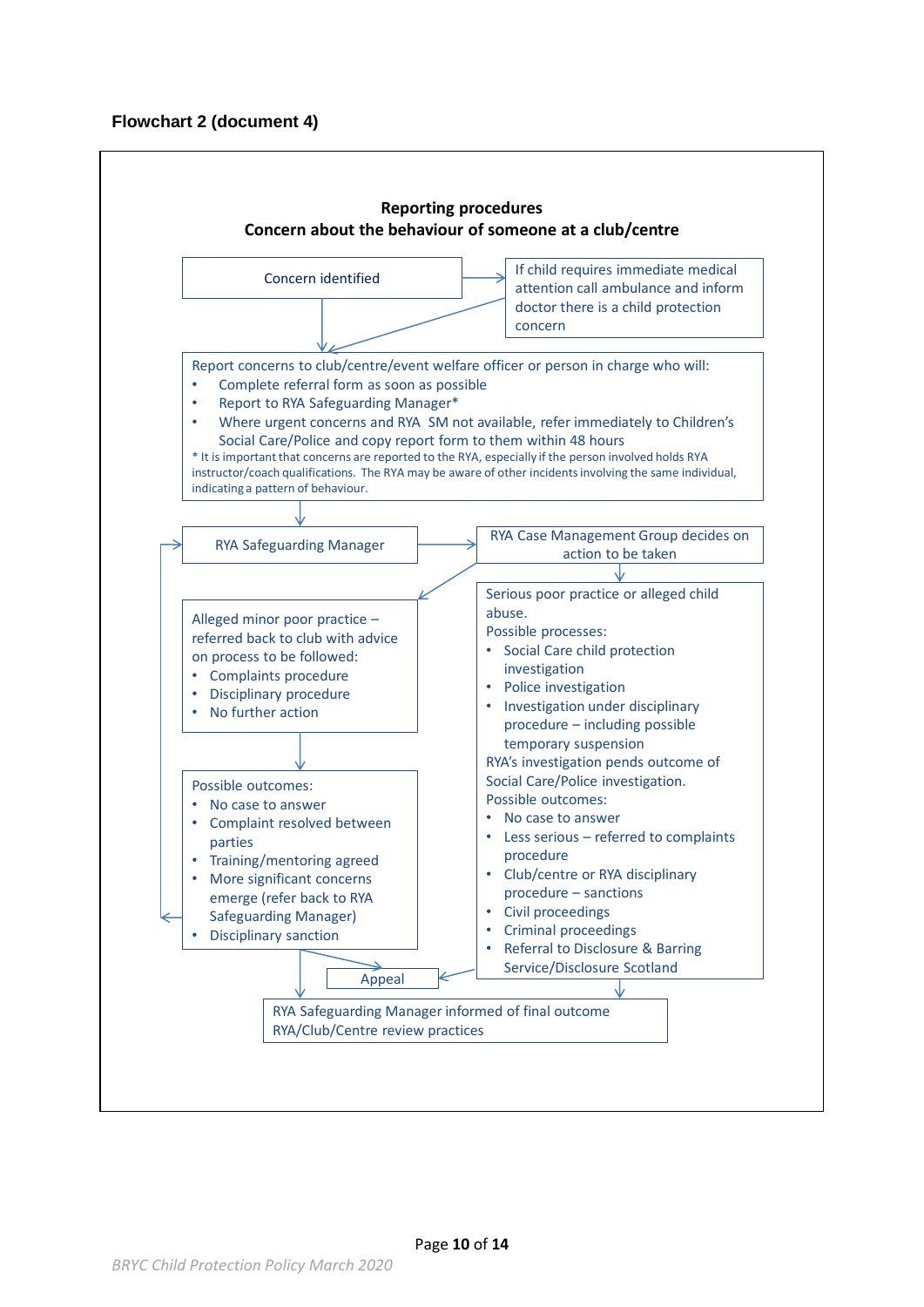#### **Safeguarding and Child Protection referral form**

Revised Dec 2016

| Date and time of incident                                     |  |  |  |
|---------------------------------------------------------------|--|--|--|
| Name and position of person about                             |  |  |  |
| whom report, complaint or allegation                          |  |  |  |
| is made                                                       |  |  |  |
| Name and age of child involved                                |  |  |  |
| Name of club or organisation (if                              |  |  |  |
| relevant)                                                     |  |  |  |
| Nature of incident, complaint or                              |  |  |  |
| allegation (continue on separate                              |  |  |  |
| page if necessary.                                            |  |  |  |
|                                                               |  |  |  |
|                                                               |  |  |  |
|                                                               |  |  |  |
|                                                               |  |  |  |
|                                                               |  |  |  |
|                                                               |  |  |  |
|                                                               |  |  |  |
|                                                               |  |  |  |
|                                                               |  |  |  |
|                                                               |  |  |  |
| Action taken by organisation<br>(continue on separate page if |  |  |  |
| necessary)                                                    |  |  |  |
|                                                               |  |  |  |
|                                                               |  |  |  |
|                                                               |  |  |  |
| If Police or Children's Social Care                           |  |  |  |
| Services contacted, name, position                            |  |  |  |
| and telephone number of person                                |  |  |  |
| handling case                                                 |  |  |  |
| Name, organisation and position of                            |  |  |  |
| person completing form                                        |  |  |  |
| Contact telephone number and                                  |  |  |  |
| e-mail address                                                |  |  |  |
| Signature of person completing form                           |  |  |  |
|                                                               |  |  |  |
|                                                               |  |  |  |
| Date and time form completed                                  |  |  |  |
| Name and position of organisation's                           |  |  |  |
| child protection/welfare officer or                           |  |  |  |
| person in charge (if different from                           |  |  |  |
| above)                                                        |  |  |  |
| Contact telephone number and                                  |  |  |  |
|                                                               |  |  |  |
| e-mail address                                                |  |  |  |

**This form should be copied, marked 'Private and Confidential', to the RYA Safeguarding and Equality Manager, RYA House, Ensign Way, Hamble, Southampton, SO31 4YA, e-mail [safeguarding@rya.org.uk](mailto:safeguarding@rya.org.uk) and to the statutory authorities (if they have been informed of the incident) within 48 hours of the incident.**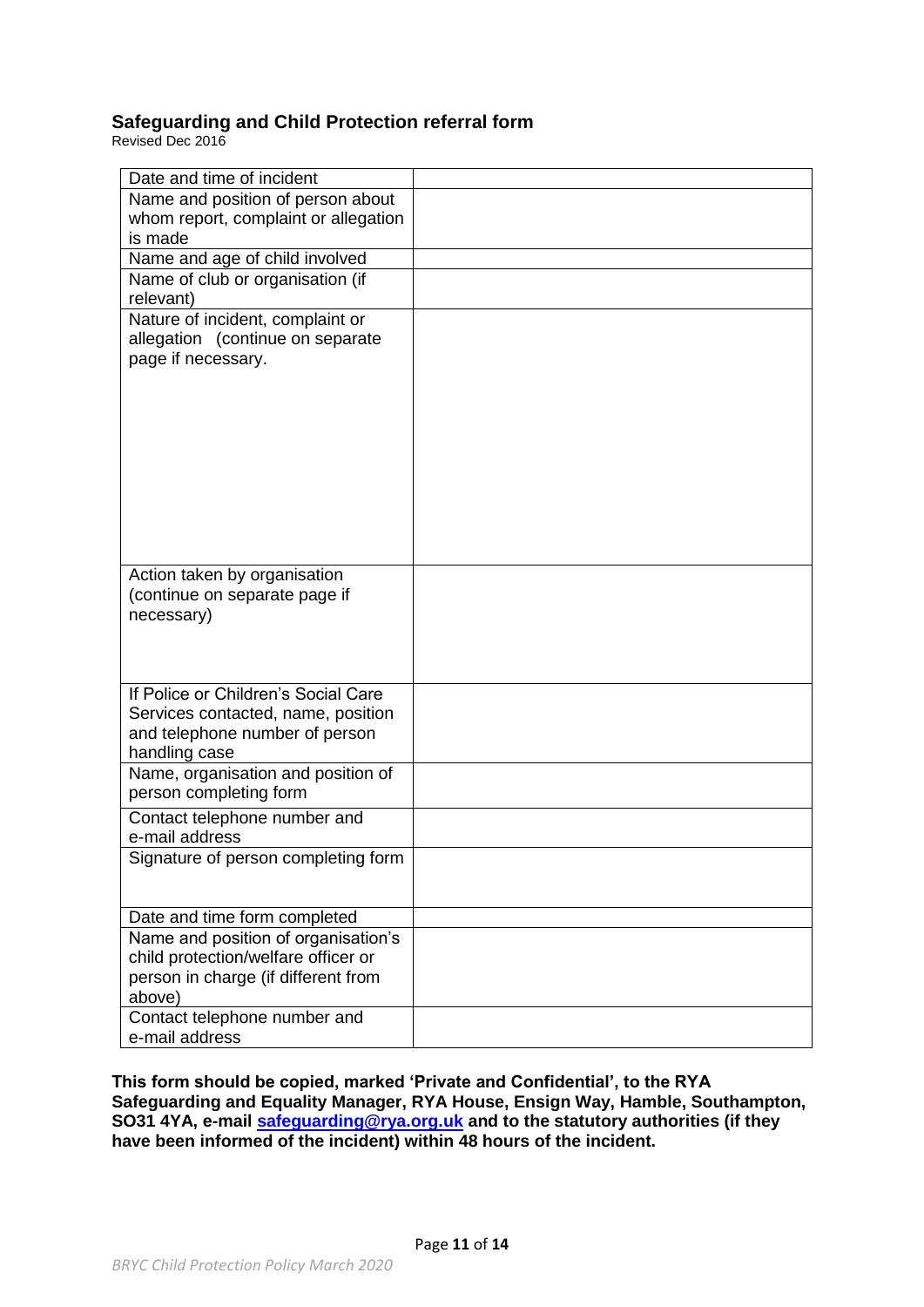# **BOGNOR REGIS YACHT CLUB**

#### **HANDOUT FOR INSTRUCTORS, COACHES AND VOLUNTEERS GOOD PRACTICE GUIDE (document 1)**

This guide only covers the essential points of good practice when working with children and young people. You should also read the organisation's Child Protection Policy and Procedures which are available for reference at all times.

- Avoid spending any significant time working with children in isolation
- Do not take children alone in a car, however short the journey
- Do not take children to your home as part of your organisation's activity
- Where any of these are unavoidable, ensure that they only occur with the full knowledge and consent of someone in charge of the organisation or the child's parents
- Design training programmes that are within the ability of the individual child
- If a child is having difficulty with a wetsuit or buoyancy aid, ask them to ask a friend to help if at all possible
- If you do have to help a child, make sure you are in full view of others, preferably another adult
- Restrict communications with young people via mobile phone, e-mail or social media to group communications about organisational matters. If it's essential to send an individual message, copy it to the child's parent or carer.

#### **You should never:**

- engage in rough, physical or sexually provocative games
- allow or engage in inappropriate touching of any form
- allow children to use inappropriate language unchallenged, or use such language yourself when with children
- make sexually suggestive comments to a child, even in fun
- fail to respond to an allegation made by a child; always act
- do things of a personal nature that children can do for themselves.

It may sometimes be necessary to do things of a personal nature for children, particularly if they are very young or disabled. These tasks should only be carried out with the full understanding and consent of the child (where possible) and their parents/carers. In an emergency situation which requires this type of help, parents should be fully informed. In such situations it is important to ensure that any adult present is sensitive to the child and undertakes personal care tasks with the utmost discretion.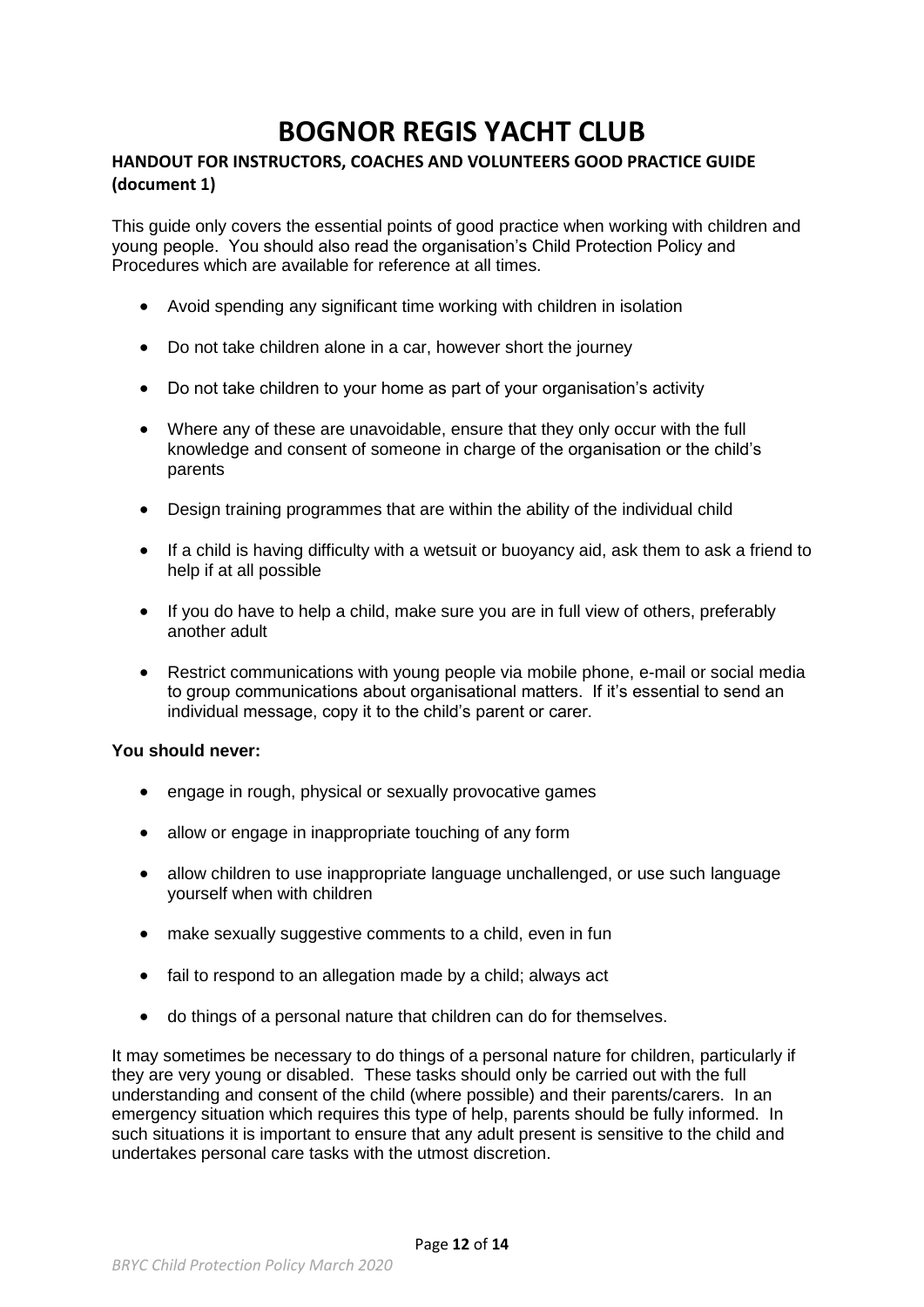#### **Self-declaration form**

Revised April 2018

#### **Private and Confidential**

#### **Self-declaration form for roles involving contact with children and adults at risk**

Bognor Regis Yacht Club is committed to safeguarding adults at risk taking part in its activities from physical, sexual, psychological, emotional or financial harm or neglect. As part of our Safeguarding policy, we require applicants for posts involving contact with adults at risk to complete this selfdeclaration form.

If your role will involve regular or frequent contact with or responsibility for children or adults at risk you may also be required to provide a valid Enhanced Criminal Records Disclosure, with Barred List check if relevant Having a criminal record will not necessarily bar you from working with us. This will depend on the nature of the position and the circumstances and background of your offences.

All information will be treated as confidential and managed in accordance with our Data Privacy Policy and current data protection legislation and guidance.

**Name** …………………………………………………………………………………………..

**1. Have you ever been known to any Children's Services Department as being an actual or potential risk to children?**

YES / NO **If yes, please supply details.**

2. **Have you ever been the subject of any disciplinary investigation and/or sanction by any organisation due to concerns about your behaviour towards children?**

YES / NO **If yes, please supply details.**

**1. Have you ever been known to any Adult Services Department as being an actual or potential risk to adults at risk?**

YES / NO **If yes, please supply details.**

2. **Have you ever been the subject of any disciplinary investigation and/or sanction by any organisation due to concerns about your behaviour towards adults at risk?**

YES / NO **If yes, please supply details.**

**Declaration** 

I declare that to the best of my knowledge the information given above is correct and understand that any misleading statements or deliberate omission may be sufficient grounds for disciplinary action and/or the withdrawal of my appointment.

If required I agree to provide a valid Criminal Records Disclosure *(Scotland: PVG Scheme Membership certificate)*.